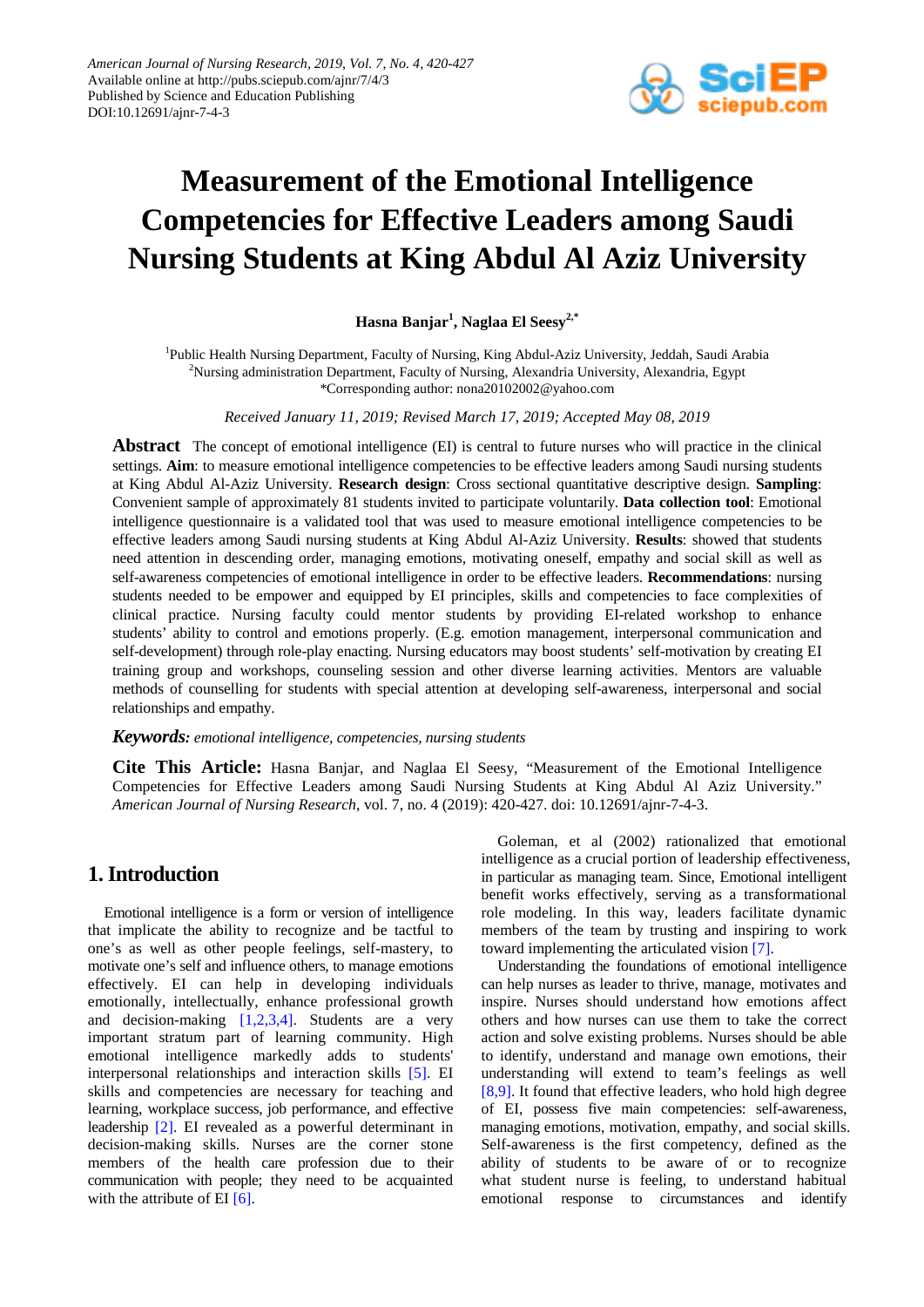how these particular emotions affect her or his behavior and performance. When student nurse is self-aware, she or he see himself or herself as others see them, and have a good insight of their own abilities and current limitations [\[10\].](#page-6-6)

The second competency is managing emotions that defined as the ability to stay attentive and think clearly without judgment or being prejudice. Being able to manage student own emotional state is essential for taking responsibility for actions, and can save student from irrational decisions that student may later remorse. The third competency of EI is motivating oneself which defined as the ability to use own genuine emotions to move and guide student towards achieving goals. This ability enables student to take the lead and to persevere in front of daily obstacles and hindrances. Empathy, the fourth competency of EI, refers to the ability to feel, understand and react to others feeling [\[10\].](#page-6-6)

Expressing the feelings is a key social competence, and social skills are the last competency and a fundamental part of emotional intelligence. The ability to control, influence and inspire emotions in others. Effective leadership required fundamental skills as the ability to handle emotions in relationships to influence others [7].

The concept of EI is central to future nurses who will practice in the clinical settings. Nursing is a discipline that demands interaction with patients, their families or caregivers, and various members of the health care team. This interaction is not always verbal but it involves complex emotions as well. Therefore, nurses need to know how to deal with their emotions as they work with diverse patients, families and the healthcare tea[m \[11\].](#page-6-7)

# **2. Significance of the Study**

As an institution educating future nurses, educators are responsible to prepare students to the emotional demands of the different nursing roles so that can better carry out their responsibilities competently, confidently and safely. Enhancing nursing student's EI skills or competencies will better prepare them to deal with the emotional demands of clinical practice particularly in providing physical and emotional support to the patients and families. At the same time, developing nurses EI skills will prepare them to become transformational nurse leaders who are capable of critical thinking, communicating, networking, and collaborating in an inter professional environment that is constantly changing [\[12\].](#page-6-8) 

Internationally, plenty of studies measured emotional intelligence among nursing students were limited to undergraduate students and in relation to GPA, self-concept, self-compassion, caring, clinical performance, academic success and retention [\[1,12-30\].](#page-6-0)

To date, in the context of Saudi Arabia, Moawed et al study, (2017) conducted a comparative study and concluded that, Riyadh students scored higher emotional intelligence in comparison to Tanta university nursing students, which is considered, as one of Egyptian Universities [\[31\].](#page-7-0) There is a limitation in quantitatively measurement of the emotional intelligence competencies to be effective leaders among Saudi nursing students.

It hoped from the study that it would provide educators and educational institution with measurement to identify strengths and weaknesses in student's competencies to be effective leaders that can be either gleaned, or developed as needed.

# **3. Aim of the Study**

This study aimed to measure emotional intelligence competencies to be effective leaders among king Abdul-Aziz Nursing Students.

# **4. Subjects and Method**

## **4.1. Subjects**

#### **4.1.1. Study Design**

A cross-sectional descriptive study design was used, to measure king nursing students' emotional intelligence competencies to be effective leaders at Kingabdulziz University.

#### **4.1.2. Study Setting**

The study conducted in faculty of Nursing at King Abdul Aziz University Jeddah, Saudi Arabia. The College of Nursing is pioneer of its kind, with a history of 41-year history of education and pioneering position in research. Established in 1977, the college has always been one of the strongest Nursing colleges regionally and nationally. By 2019, a total number of 932 enrolled students, for both undergraduate and graduate nursing.Faculty members and students presenting top alumni, the influence of this college actually at all national and regional nursing is undeniable.

#### **4.1.3. Subjects of the Study**

All undergraduate and post graduates nursing students available at college of nursing, and welling to participate in the study.

#### **4.1.4. Sampling Size**

Total number of 81 females' accessible students who agreed to participate recruited voluntary during study period. 32 students from bridging program, 32 students from senior year undergraduate program and 17 students from master program.

#### **4.1.5. Tool of Data Collection**

Emotional intelligence questionnaire used to measure emotional intelligence competencies to be effective leaders among king Abdul-Aziz Nursing Students. Tool developed by Goleman (1995) [\[10\].](#page-6-6) It consisted of 50 items classified into five categorizes of competencies: self-awareness (10 items); managing emotions (10 items); motivating oneself (10 items); empathy (10 items) and social skill (10 items). Students' responses were assessed using a Likert scale ranging from always applies to you (5) to doesn't apply at all (1).

Total calculation of each competency was calculated and score interpretation for each competency were from (35 - 50) indicates area of strength, (18 - 34) giving attention, (10-17) development priority. In addition,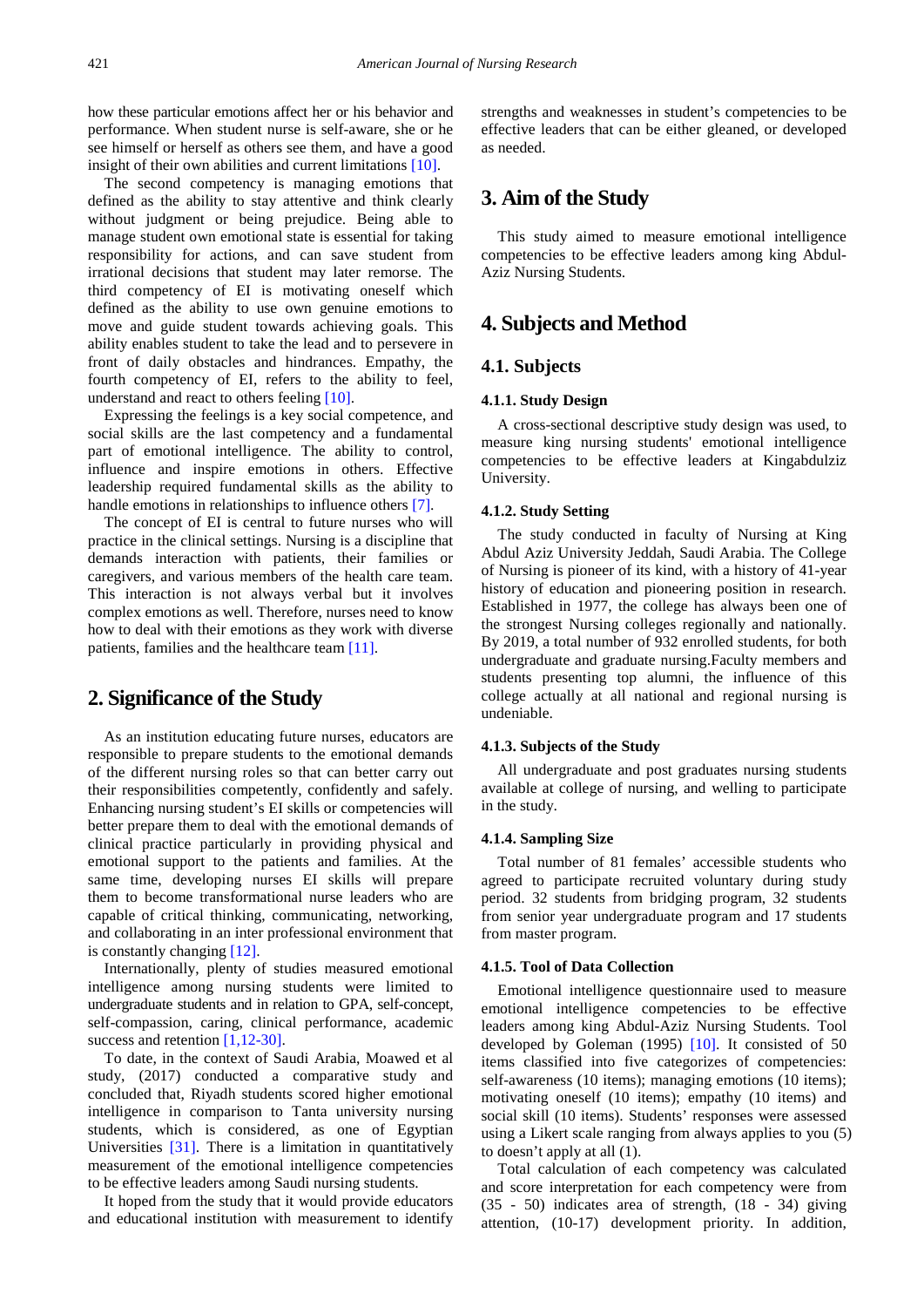socio-demographic characteristics such as age, marital status no of children, permanent residence area, current nursing program, working experience.

## **4.2. Method**

#### **4.2.1. Ethical Consideration**

The Research Ethical Committee of Faculty of Nursing, at king Abdul Aziz University had approved the study proposal. Informed consent was obtained from the students after explaining the aim and details of the study. In addition, privacy and confidentiality maintained.

#### **4.2.2. Validity of the Tool**

Five experts .The questionnaire was modified according to the expert's comments and recommendations tested content validity. Emotional intelligence questionnaire used successfully by the National Health Service in United Kingdom.

#### **4.2.3. Reliability of the Tool**

Internal consistency was done using the Cronbach's alpha test. Good internal consistency was confirmed in the current study (Cronbach's alpha was 0.89).

#### **4.2.4. Pilot Study**

A pilot study was conducted on 8 students (10% of the sample size) at nursing college, King Abdul-Aziz University in Jeddah city to test the applicability and feasibility of the study tool and the required modification were made. The modifications include paraphrasing of some sentences. The questionnaire distributed, each student allowed 20 minutes to complete the questionnaire.

#### **4.2.5. Field of Work**

The researcher meet nursing students who agree to participate in the study. Studied students were asked for 20 minutes to complete questionnaire .Students' responses were assessed using a Likert scale ranging from always applies to you (5) to doesn't apply at all (1).

#### **4.3. Statistical Analysis**

Data entered to the computer and analyzed using IBM SPSS software package version 20.0. (Armonk, NY: IBM Corp). Quantitative data described using mean, standard deviation and median. Significance of the obtained results judged at the 5% level. The used tests were Student t-test for normally distributed quantitative variables, to compare between two studied groups; F-test (ANOVA) for normally distributed quantitative variables, to compare between more than two groups and reliability Statistics assessed using Cronbach's Alpha test.

## **5. Results**

## **5.1. Background Characteristics of the Participants**

[Table 1](#page-2-0) show that more than one-half of the nursing students (51.9 %) were in the aged from 20 to less than 30 with Mean  $\pm$  SD. 28.07  $\pm$  7.21. It found that (54.3%) were single. Also 59.3% of those students had no children. About 81.5 % of them live with their families. 39.5 % of students study 4-year undergraduate program compared to 39.5 % study 2-year bridging program, and only 21% study master program. Furthermore, 72.8% had work experience in the nursing field.

**Table 1. Demographic characteristics of nursing students' participants**

<span id="page-2-0"></span>

| Demographic data                    | No.              | $\frac{0}{0}$ |  |
|-------------------------------------|------------------|---------------|--|
| Age                                 |                  |               |  |
| $\leq$ 2                            | 7                | 8.6           |  |
| $20+$                               | 42               | 51.9          |  |
| $30+$                               | 32               | 39.5          |  |
| $Min. - Max.$                       |                  | $18.0 - 45.0$ |  |
| Mean $\pm$ SD.                      | $28.07 \pm 7.21$ |               |  |
| <b>Marital</b> status               |                  |               |  |
| Single                              | 44               | 54.3          |  |
| Married                             | 30               | 37.0          |  |
| Divorced                            | 7                | 8.6           |  |
| Widow                               | $\mathbf{0}$     | 0.0           |  |
| No of children                      |                  |               |  |
| None                                | 48               | 59.3          |  |
| $\mathbf{1}$                        | 12               | 14.8          |  |
| $\overline{c}$                      | 14               | 17.3          |  |
| $3+$                                | 7                | 8.6           |  |
| <b>Residence</b>                    |                  |               |  |
| Campus                              | $\overline{c}$   | 2.5           |  |
| Alone                               | 13               | 16.0          |  |
| With family                         | 66               | 81.5          |  |
| Your current undergraduate program  |                  |               |  |
| 2 year bridging program             | 32               | 39.5          |  |
| 4year                               | 32               | 39.5          |  |
| Master program                      | 17               | 21.0          |  |
| Have you had any working experience |                  |               |  |
| No                                  | 22               | 27.2          |  |
| Yes                                 | 59               | 72.8          |  |
| Min. - Max.                         | $0.08 - 20.0$    |               |  |
| Mean $\pm$ SD.                      | $6.56 \pm 4.21$  |               |  |

[Table 2](#page-3-0) indicates with interpretation of emotional intelligence competences ,the table in descending order 72.8 % of the students need attention regarding managing emotions competency, more than half (51.9%) need attention in motivating oneself, 44.4% of them needs attention in both empathy and social skill and 43.2% needs attention in self-awareness competency of emotional intelligence.

[Table 3](#page-3-1) noted that the mean percentages score for nursing students' measurement of emotional intelligence at KAU, where the highest mean scores percentages of emotional intelligence were found on students' response to self-awareness competency (61.64  $\pm$  10.65). However, participants' managing emotions competency of emotional intelligence was the lowest item  $(50.43 \pm 12.63)$ .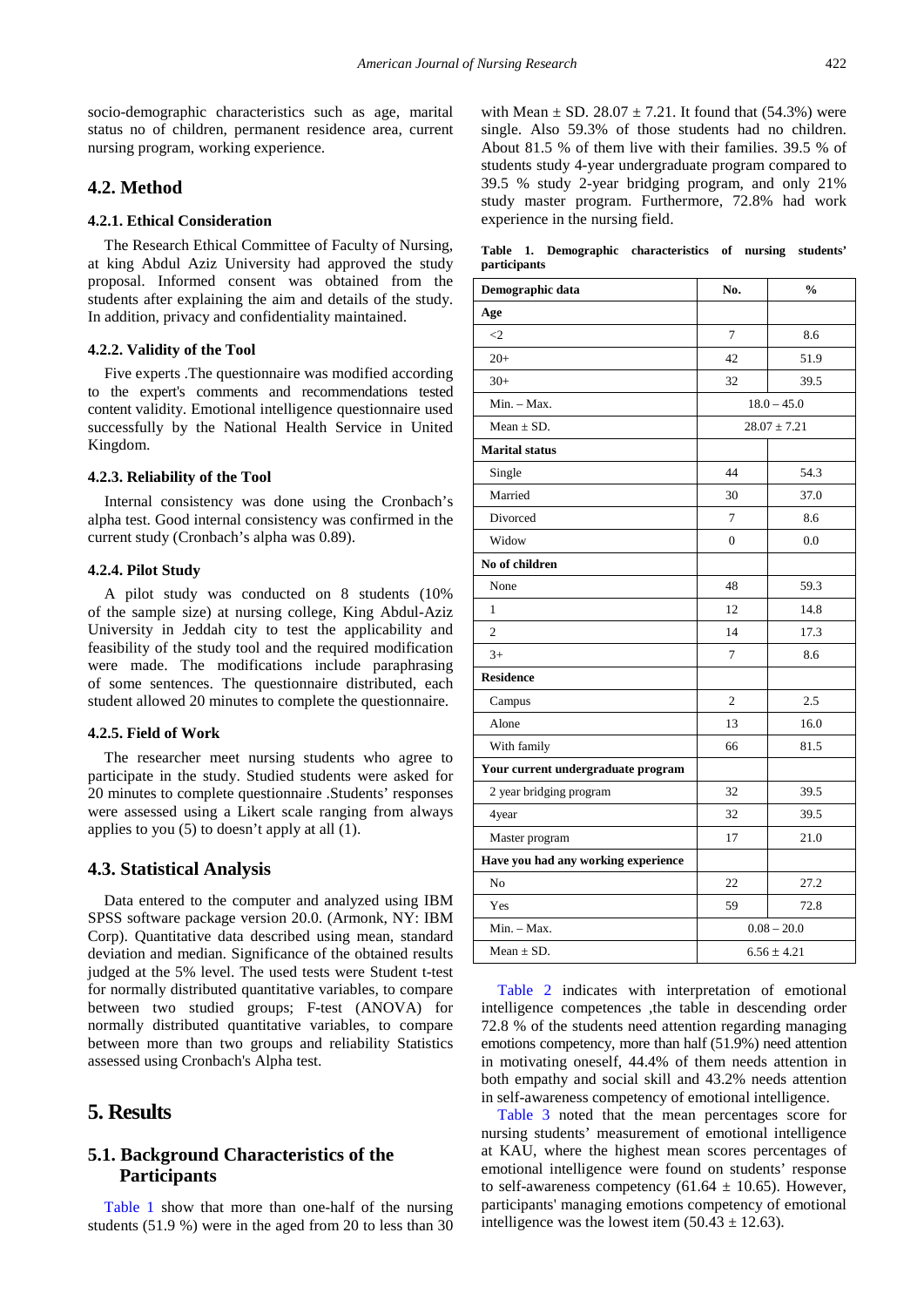<span id="page-3-0"></span>

| Emotion intelligence competencies | Development priority |      | Needs attention |      | Strength |      |
|-----------------------------------|----------------------|------|-----------------|------|----------|------|
|                                   | No.                  | $\%$ | No.             | $\%$ | No.      | %    |
| Self-awareness                    |                      | 0.0  | 35              | 43.2 | 46       | 56.8 |
| Managing emotions                 |                      | 0.0  | 59              | 72.8 | 22       | 27.2 |
| Motivating oneself                |                      | 3.7  | 42              | 51.9 | 36       | 44.4 |
| Empathy                           |                      | 0.0  | 36              | 44.4 | 45       | 55.6 |
| Social skill                      |                      | 1.2  | 36              | 44.4 | 44       | 54.3 |

**Table 2. Level of emotional intelligence competencies measurement among the nursing students** 

## **Table 3. Descriptive analysis of the studied cases according to emotional intelligence total and percent score**

<span id="page-3-1"></span>

| <b>Emotional intelligence competencies</b> | <b>Total score</b> | $% \overline{)}$ score |
|--------------------------------------------|--------------------|------------------------|
| Self-awareness                             | $34.65 \pm 4.26$   | $61.64 \pm 10.65$      |
| Managing emotions                          | $30.17 \pm 5.05$   | $50.43 \pm 12.63$      |
| Motivating oneself                         | $32.60 \pm 5.69$   | $56.51 + 14.22$        |
| Empathy                                    | $34.17 + 4.93$     | $60.43 + 12.32$        |
| Social skill                               | $33.25 \pm 5.83$   | $58.12 \pm 14.57$      |
| Overall                                    | $164.85 \pm 19.38$ | $57.43 \pm 9.69$       |

**Table 4. Nursing students' emotional intelligence competencies in relation to their demographic characteristics**

<span id="page-3-2"></span>

|                                        | <b>Emotional intelligence</b> |                             |                              |                     |                     |                                  |
|----------------------------------------|-------------------------------|-----------------------------|------------------------------|---------------------|---------------------|----------------------------------|
| <b>Demographic characteristics</b>     | <b>Self-awareness</b>         | <b>Managing</b><br>emotions | <b>Motivating</b><br>oneself | <b>Empathy</b>      | <b>Social skill</b> | Overall                          |
| Age                                    |                               |                             |                              |                     |                     |                                  |
| $20$                                   | $36.0 \pm 3.21$               | $30.71 \pm 5.88$            | $32.43 \pm 10.37$            | $37.57 \pm 2.07$    | $36.57 \pm 3.31$    | $173.29 \pm 20.33$               |
| $20+$                                  | $34.05 \pm 4.12$              | $29.07 \pm 5.27$            | $31.10 \pm 5.66$             | $32.69 \pm 5.78$    | $31.29 \pm 6.35$    | 158.1920.85                      |
| $30+$                                  | $35.16 \pm 4.61$              | $31.50 \pm 4.34$            | $34.63 \pm 3.60$             | $35.38 \pm 3.26$    | $35.09 \pm 4.58$    | 171.7513.75                      |
| F(p)                                   | 0.997(0.374)                  | 2.207(0.117)                | $3.739^* (0.028^*)$          | $4.962^* (0.009^*)$ | $5.730^* (0.005^*)$ | $5.790^* (0.005^*)$              |
| Marital status                         |                               |                             |                              |                     |                     |                                  |
| <b>Single</b>                          | $33.64 \pm 4.21$              | $28.93 \pm 5.30$            | $31.02 \pm 6.42$             | $33.48 \pm 5.36$    | $31.82 \pm 5.84$    | $158.89 \pm 20.04$               |
| <b>Married</b>                         | $35.70 \pm 4.28$              | $31.37 \pm 4.46$            | $34.67 \pm 3.86$             | $34.87 \pm 4.26$    | $34.93 \pm 5.47$    | 171.5315.65                      |
| <b>Divorced</b>                        | $36.57 \pm 2.99$              | $32.86 \pm 4.02$            | $33.71 \pm 4.75$             | $35.57 \pm 4.69$    | $35.0 \pm 5.60$     | $173.71 \pm 19.23$               |
| F(p)                                   | 3.012(0.055)                  | $3.338^* (0.041^*)$         | $4.099^* (0.020^*)$          | 1.018(0.366)        | 3.043(0.053)        | $5.067^* (0.009^*)$              |
| No of children                         |                               |                             |                              |                     |                     |                                  |
| <b>None</b>                            | $33.83 \pm 4.16$              | $29.6 \pm 5.29$             | $31.31 \pm 6.34$             | $33.48 \pm 5.32$    | $31.98 \pm 5.59$    | $160.21 \pm 20.49$               |
| $\mathbf{1}$                           | $35.67 \pm 2.64$              | $28.58 \pm 4.66$            | $32.08 \pm 3.99$             | $33.58 \pm 5.48$    | $34.0 \pm 7.39$     | $163.92 \pm 18.87$               |
| $\mathbf 2$                            | $35.36 \pm 5.36$              | $33.0 \pm 4.22$             | $35.50 \pm 3.74$             | $35.29 \pm 2.84$    | $35.64 \pm 4.57$    | $174.79 \pm 11.68$               |
| $3+$                                   | $37.14 \pm 3.93$              | $31.14 \pm 3.85$            | $36.57 \pm 2.44$             | $37.71 \pm 2.81$    | $35.86 \pm 5.21$    | $178.43 \pm 12.30$               |
| F(p)                                   | 1.795(0.155)                  | 2.247(0.090)                | $3.502^* (0.019^*)$          | 1.876(0.141)        | 2.172(0.098)        | $3.624^* (0.017^*)$              |
| Residence                              |                               |                             |                              |                     |                     |                                  |
| Campus                                 | $27.50 \pm 12.02$             | $29.50 \pm 6.36$            | $35.50 \pm 2.12$             | $37.0 \pm 0.0$      | $36.50 \pm 0.71$    | $166.0 \pm 15.56$                |
| <b>Alone</b>                           | $33.23 \pm 3.09$              | $29.0 \pm 4.71$             | $31.38 \pm 4.05$             | $32.15 \pm 3.36$    | $32.85 \pm 5.84$    | $158.62 \pm 15.97$               |
| <b>With family</b>                     | $35.15 \pm 4.02$              | $30.42 \pm 5.13$            | $32.76 \pm 6.01$             | $34.48 \pm 5.16$    | $33.23 \pm 5.93$    | $166.05 \pm 20.05$               |
| F(p)                                   | $4.327^* (0.017^*)$           | 0.444(0.643)                | 0.576(0.565)                 | 1.574(0.214)        | 0.337(0.715)        | 0.798(0.454)                     |
| Your current educational program       |                               |                             |                              |                     |                     |                                  |
| 2 year bridging program                | $36.16 \pm 3.18$              | $32.13 \pm 4.67$            | $34.13 \pm 3.41$             | $35.22 \pm 3.73$    | $34.03 \pm 4.99$    | $171.66 \pm 14.40$               |
| 4year                                  | $33.50 \pm 4.39$              | $28.09 \pm 4.91$            | $30.09 \pm 7.16$             | $32.91 \pm 6.02$    | $31.03 \pm 6.62$    | $155.63 \pm 21.50$               |
| <b>Master program</b>                  | $34.0 \pm 5.11$               | $30.41 \pm 4.73$            | $34.47 \pm 4.37$             | $34.59 \pm 4.33$    | $35.94 \pm 4.25$    | $169.4 \pm 17.18$                |
| F(p)                                   | $3.580^* (0.033^*)$           | $5.723^* (0.005^*)$         | $5.794^* (0.005^*)$          | 1.878(0.160)        | $4.844^* (0.010^*)$ | $6.977^* (0.002^*)$              |
| Have you had any working<br>experience |                               |                             |                              |                     |                     |                                  |
| Yes                                    | $35.49 \pm 3.92$              | $30.81 \pm 4.97$            | $33.83 \pm 4.71$             | $34.92 \pm 4.17$    | $34.41 \pm 5.06$    | $169.46 \pm 16.69$               |
| No.                                    | $32.41 \pm 4.41$              | $28.45 \pm 4.98$            | $29.32 \pm 6.81$             | $32.18 \pm 6.22$    | $30.14 \pm 6.69$    | $152.50 \pm 21.02$               |
| t(p)                                   | $3.042^* (0.003^*)$           | 1.900(0.061)                | $3.375^* (0.001^*)$          | $2.277^* (0.025^*)$ | $3.086^* (0.003^*)$ | $3.783^*$ (<0.001 <sup>*</sup> ) |

F,p: F and p values for ANOVA test t,p: t and p values for **Student t-test**, \*: Statistically significant at p ≤ 0.05.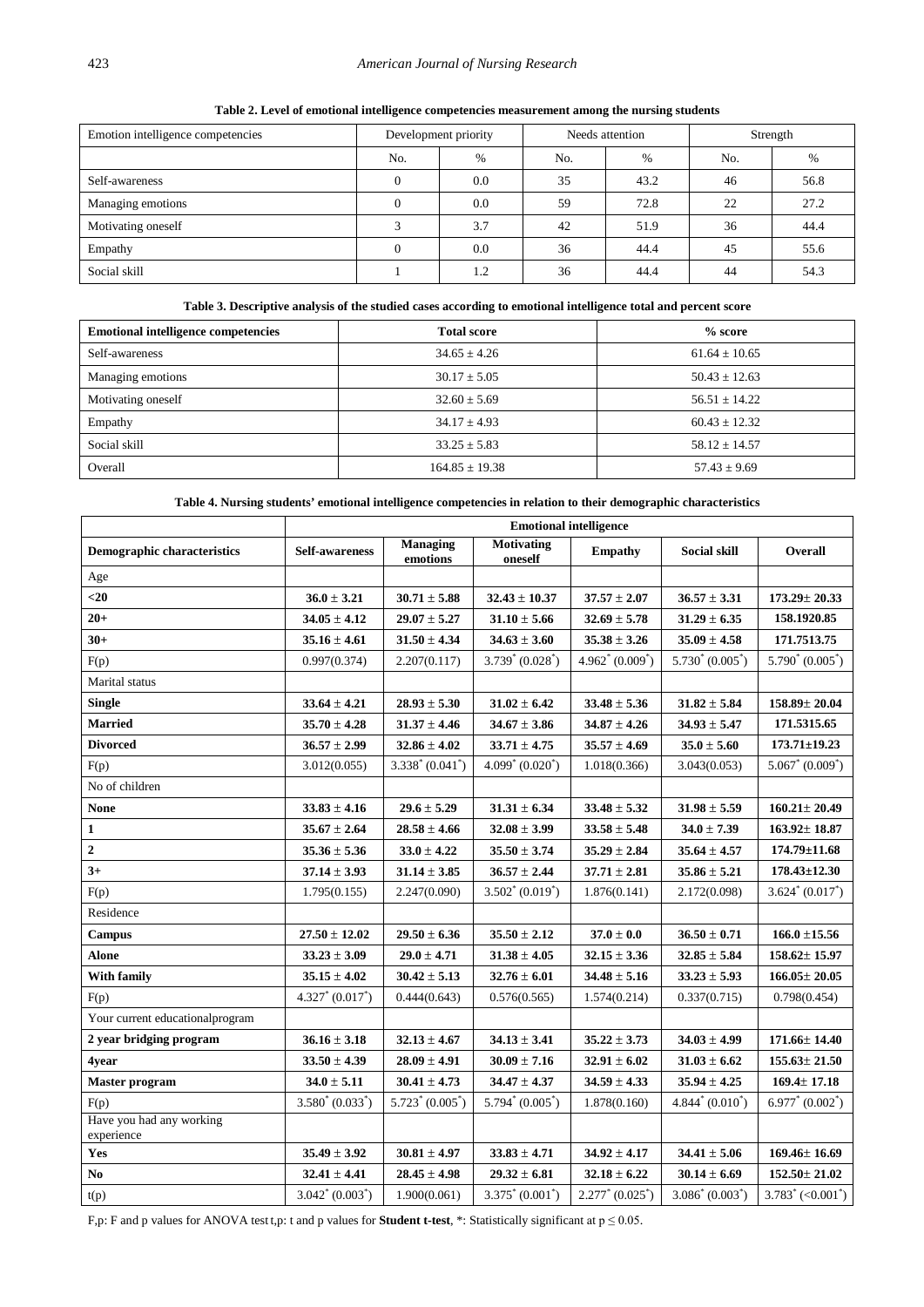[Table 4](#page-3-2) shows the relationship between overall nursing student's emotional intelligence and demographic characteristics. There was significant relationship between overall emotional intelligence and each of socio demographic characteristics; age, marital status, number of children, current undergraduates' program, works experience. Also the relationship was not significant between emotional intelligence and nursing student' residence.

[Table 4](#page-3-2) also represents the overall EI competencies as it relate to demographic characteristics. The difference in total EI scores between students' age groups was statistically significant, with students less than 20 years ages reported higher scores than other age group categories. Divorced students revealed higher EI competency scores than single and married students.

As it comes to number of children, students with three or more children scored higher EI than others. For current education program. 2-year, bridging program showed higher EI than 4 years bachelor and master program. Experience wise, it noted that students with previous working experience scored higher in EI than students with no working experience.

There was no significant relationship between self-awareness competency of emotional intelligence and each of socio demographic characteristics such as age, marital status, number of children, and number of years of experience. While, there was significant relationship between self-awareness competency of emotional intelligence and each of socio demographic characteristics; residence, current undergraduates program, work experience. However, when it comes to residence, nursing students who live with their families has increased mean score of self-awareness competency  $(35.15 \pm 4.02)$  in comparison with of those who live in campus  $(27.50 \pm 12.02)$ . As regard current undergraduates program, nursing students in 2-years bridging program had more mean score of self-awareness competency  $(36.16 \pm 3.18)$  compared to nursing students in fourth year nursing undergraduate program (33.50  $\pm$  4.39). In addition, students who have work experience had increased in mean score self-awareness competency  $(35.49 \pm 3.92)$  in comparison with who had no work experience  $(32.41 \pm 4.41)$ .

There was no significant difference between managing emotions competency of emotional intelligence in term of age, residence, number of children. While, there was significant difference between managing emotions competency of emotional intelligence in term of marital status, current undergraduates program, where divorced nursing students reported higher mean score of managing emotions competency  $(32.86 \pm 4.02)$  in comparison with of those who are single ones  $(28.93 \pm 5.30)$ . The results indicated that 2-year bridging program had higher mean score of  $(32.13 \pm 4.67)$  than those in 4-year program  $(28.09 \pm 4.91)$  in managing emotions competency.

Regarding the difference between motivating oneself competency and sociodemographic characteristics, significant difference between mean scores of motivating oneself competency of emotional intelligence and each of socio demographic characteristics except residence. It is observed that thirty years old nursing student and above had higher mean score of motivating oneself competency  $(34.63 \pm 3.60)$  compared to those who were in twenties  $(31.02 \pm 6.42)$ . In addition, married students also higher

mean score of motivating themselves  $(34.67 \pm 3.86)$  in comparison with singles  $(31.10 \pm 5.66)$ . Furthermore nursing students who had 3 or more children have higher mean score of self-motivation competency  $(36.57 \pm 2.44)$ in comparison with those who have not  $(31.31 \pm 6.34)$ . Also master program students and 2-year bridging program students 'mean scores (34.47  $\pm$  4.37), (34.13  $\pm$ 3.41) respectivelywerehigherthan 4- year program in selfmotivating competency  $(30.09 \pm 7.16)$ . Students who have work experience scored higher mean of motivating oneself  $(33.83 \pm 4.71)$  than who have not  $(29.32 \pm 6.81)$ .

No significant difference between empathy competency and all sociodemographic characteristics except age and work experience. The mean score of empathy competency indicating higher in students who are below twenty  $(37.57 \pm 2.07)$  than who in age group twenties to less than 30 (32.69  $\pm$  5.78). It noted that nursing students who had work experience have higher mean score of empathy competency  $(34.92 \pm 4.17)$  than those who have not  $(32.18 \pm 6.22)$ .

Lastly, the results show that the difference was not significant between social skill competency and all sociodemographic characteristics except age, current undergraduate program and work experience. The students who are in age group less than twenty had increase in mean score of social skill competency  $(36.57 \pm 3.31)$  in comparison with those who in age group twenties to less than 30 (31.29  $\pm$  6.35). Similarly, Master program students and 2-year bridging program students 'mean scores  $(35.94 \pm 4.25), (34.03 \pm 4.99)$  respectively were higher compared to 4-year program students regarding social skill competency (31.03  $\pm$  6.62). It observed that nursing students who had work experience have higher mean score of social skill competency  $(34.41 \pm 5.06)$  than those who have not  $(30.14 \pm 6.69)$ .

## **6. Discussion**

This research presented the results interpenetration of emotional intelligence competences to be effective leaders. The students enrolled in the faculty of nursing king Abdul-Aziz university were noted in descending order more than two thirds of them need attention regarding managing emotions competency, more than half need attention in motivating oneself competency also more than one third of them needs attention in both empathy and social skill self-awareness competencies of emotional intelligence. This could be due to be effective leaders need high degree of emotional intelligence. However, this finding was inconsistent with the study by Nazan (2013) [\[32\]](#page-7-1) and Moawed, et al (2017) [\[31\]](#page-7-0) who shows that more than two thirds (80%) of the sample got total score of emotional intelligence. In addition, students in 2-year bridging program with previous working experience showed higher EI than 4 years bachelor and Master students. This could be due to majority of 2-years students had presumed leadership position in their work place. According to Bar-On, (2002), who anticipated that EI capacity might develop over time [\[33\]](#page-7-2) This finding was consistent with the previous studies by Choi et al, (2015) and Lee et al (2014), who mentioned that nursing students reported a moderate EI level prior to their participation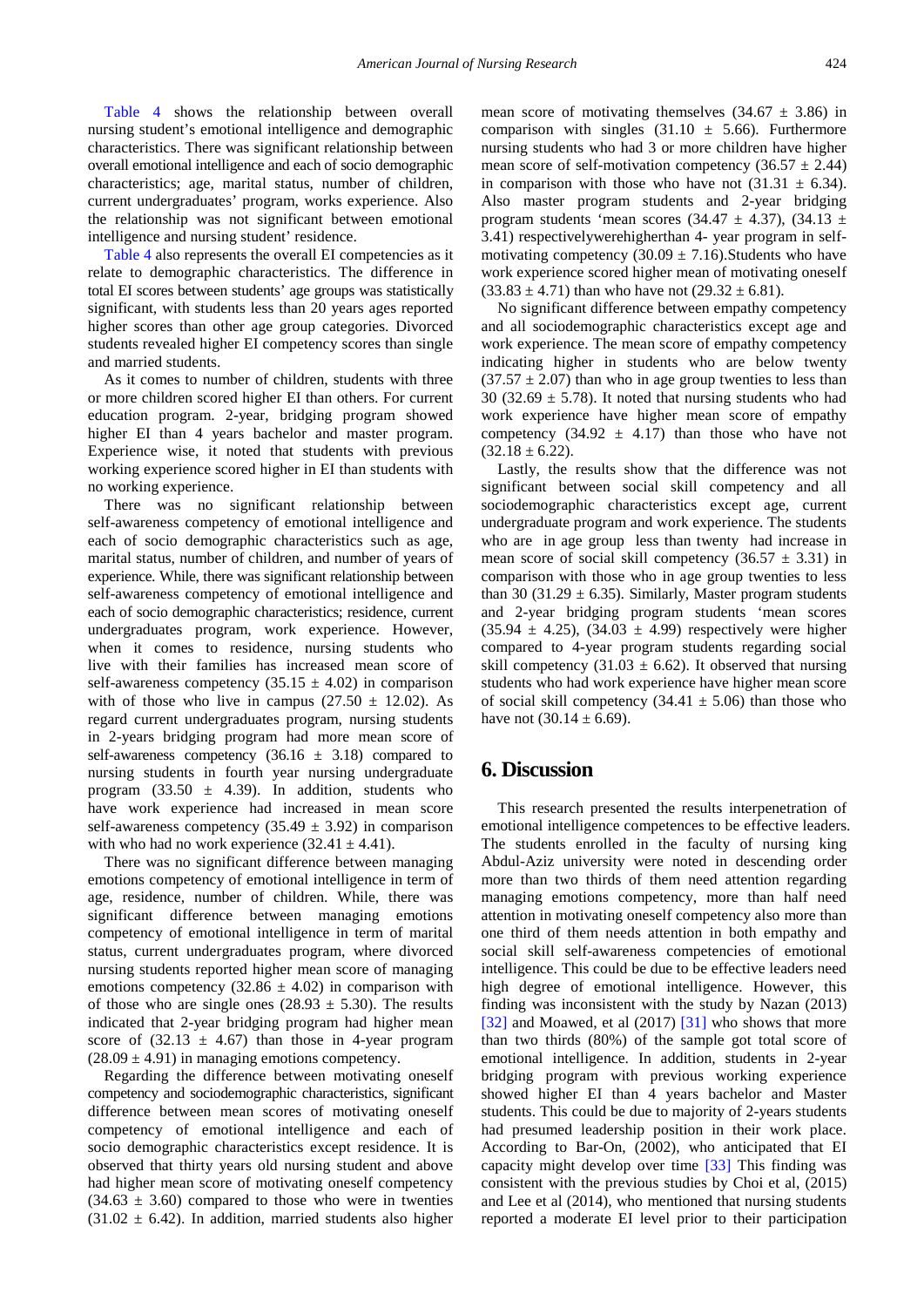in training programs or interventions to develop EI [\[34,35\].](#page-7-3)

However, the lowest score achieved in dimensions of the management of emotions may indicate that students do not know so much on how to influence and manage emotions. This finding is consistent with previous studies by Juhásová et al, (2013) [\[25\].](#page-7-4) Wilson and Carryer (2008) argued that effective nursing practice requires the ability to recognize emotions and manage responses in relationships with patients and their families [\[36\].](#page-7-5) Freshwater and Stickley (2004) discuss the necessity of including the development of EI to study subjects of nursing. The highest scores achieved in self-awareness competency of emotional intelligence [\[37\].](#page-7-6) This finding is in line with Mahmoud et al, (2013) who indicated that by the end of the eighth (last) semester, the students had acquired either high or moderate level of self-awareness. It appears that the self-awareness skills of the nursing students grew and the number of the nursing students who had moderate self-awareness skills increased to the degree that there were no nursing students with low level of self-awareness by the end of the last semester 26].

As much as authors detected, that the level of EI differed significantly with respect to age, marital status, number of children, current undergraduates' program, and work experience of students. The relationship was significant between overall emotional intelligence and each of socio demographic characteristics; age, This finding is not consistent to other studies who found zero correlations between EI, age, among healthcare students including nursing [\[38\],](#page-7-7) and between EI, demographic, education and age, marital status variables among undergraduate nursing students [\[18,25\].](#page-7-8) This, however, is in contrast with the study by Snowden and colleagues (2015) [\[16\]](#page-6-9) Benson et al (2010) who reported that EI increases with age [\[16\].](#page-6-9) This results was not consistent with the results of Senyuva et al, (2014) who reported no significant statistical distinction between the age, sex, high school, main home residence and current residence and self-compassion  $(P > 0.05)$  and emotional intelligence scores [\[20\].](#page-7-9)

There was also no significant relationship between self-awareness competency of emotional intelligence and all of socio demographic characteristics except residences, current undergraduates' program, and work experience. However, when it comes to residence, nursing students who live with their families has increased mean score of self-awareness competency in comparison with of those who live in campus. This result could be explained in terms of importance of the family to help students in practicing self-awareness in daily life, receiving feedback in safe and comfortable environment.

Interestingly, as regard to current undergraduates program, nursing students in 2-years bridging program had more mean score of self-awareness competency than nursing students in fourth year nursing undergraduate program .In addition, students who have work experience had increased in self-awareness competency in comparison with who had no work experience. This result could be due the prior work experience students have. This finding is in agreement with Gessler and Ferron, (2012) who indicated that nurses are available all the time taking care of their patients, and that, it is important to help other nurses need to know firstly own selves [\[39\].](#page-7-10) For nurses, self-awareness needs efforts with rational approach and reflection. It is important that students are aware of their own needs, how they influence themselves and others. The literature identifies some practical ways which can be utilized to become self-aware are asking for feedback from genuine person, reflection on one's own actions, journal writing, talking to a mentor or friend, practicing mindfulness and meditation.

There was no significant difference between managing emotions competency of emotional intelligence in term of age, residence, number of children, and work experience. While, there was significant difference between managing emotions competency of emotional intelligence in term of marital status, current undergraduates program, where divorced nursing students has higher mean score of managing emotions competency in comparison with of those who are single ones. The results indicated that 2-year bridging program students had higher mean score than those in 4-year program. This indicated that experience is predictive for managing emotions. According to (Brackett & Mayer, 2003; Schutte, Malouff, & Hall, 1998)  $[40,41]$ , who argued that females tend to be more socially skilled, have more information about emotional world and express more about emotional aspects and therefore, they can regulate their feelings in different emotional situations.

In given study, there was significant difference between mean scores of motivating oneself competency of emotional intelligence and each of socio demographic characteristics except residence. It is observed that nursing student who whose age 30 and above had higher mean score of motivating oneself competency compared to those who were in twenties, similarly, Yilmaz et al. (2016) found that student's internal and external motivation levels were high. While students 'negative motivation levels were medium. High internal motivational respect were of crucial and important finding, where it affects student's professional progress and self-concept development. In the literature, internal motivation source stated to constitute stronger and continuous motivation [\[42\].](#page-7-12)

In addition, married students also higher mean score of motivating themselves in comparison with singles. Furthermore, nursing students, who had three or more children, had higher mean score of self-motivation competency in comparison with those who had no children. This results is supported by the results of the current study which found that Master program students and 2-year bridging program students 'mean scores were higher than 4-year program in self-motivating competency because the majority of them were married and have children.

Also Master program students and 2-year bridging program students'mean scores were higher than 4- year program in self-motivating competency. Students who have prior work experience noted to have higher mean score of motivating oneself than who have not. This result could be due to students who studied Master program or 2-year bridging program have already working experience as nurse. This finding was in the same line with the previous studies that showed that the internal motivation level of nurse candidates was found to be higher compared to other motivation types [\[43,44,45\].](#page-7-13)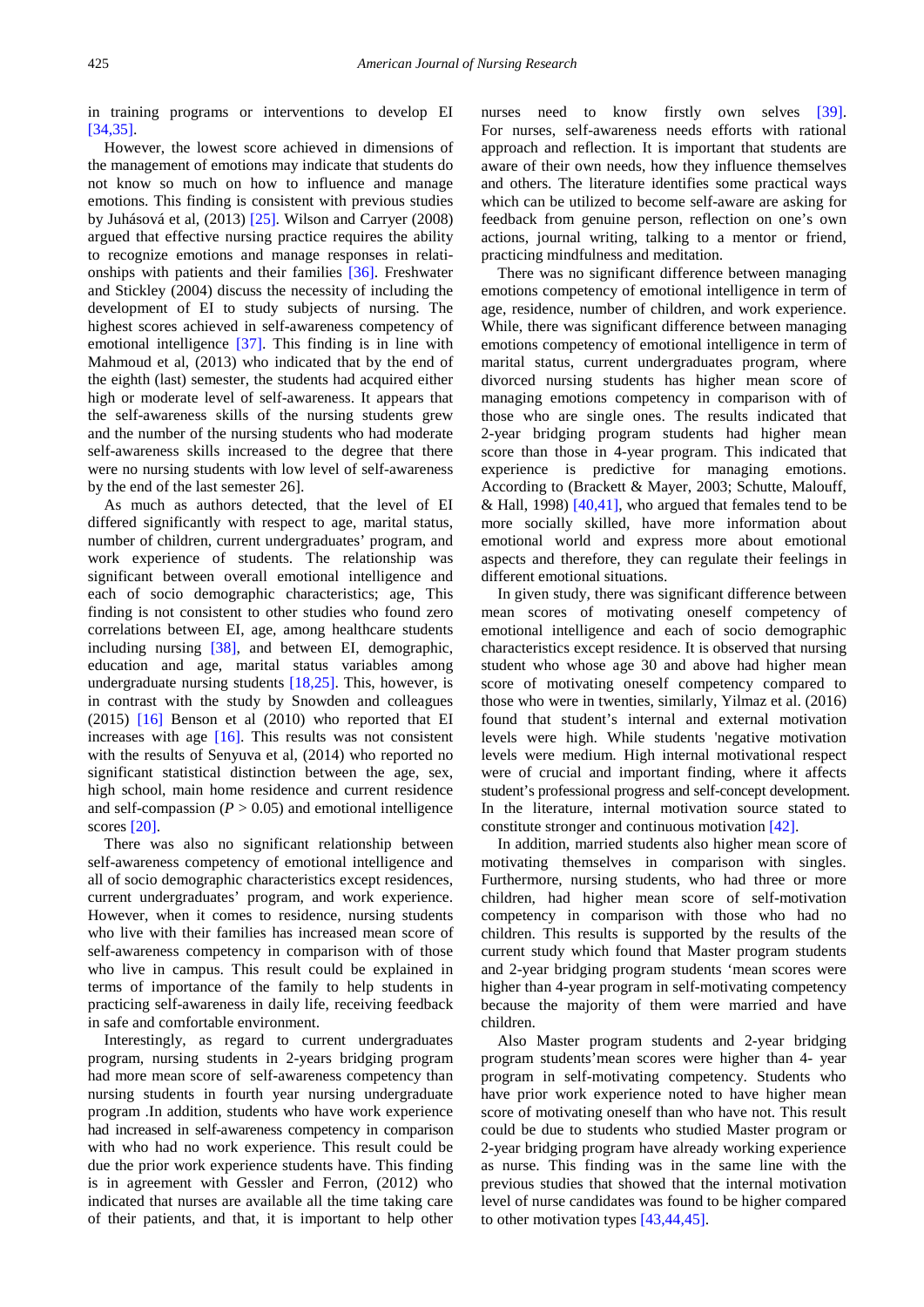No significant difference between empathy competency and all sociodemographic characteristics except age and work experience. The mean score of empathy competency indicating higher in students who are below twenties than who in age group 20 to less than 30, Ferri1 et al,  $(2015)$ reported the reverse [\[46\].](#page-7-14)

In addition, it noted that nursing students who had work experience have higher mean score of empathy competency than those who have not. This result is consistent with previous studies by Yu & Kirk, (2008) who reported that, acquired empathy can be taught as a skill and can be developed with practice and experience, and so through a human trait, a professional state, a communication process and a caring relationship, the concept of empathy develops and grows [\[47\].](#page-7-15) The same results reported by Çınar et al., (2007) who mentioned that nurses had developed moderate levels of empathy after completing their educational programs [\[48\].](#page-7-16) This result is not in agreement with Ward and colleagues (2012) who found more noticeable decline in students empathy exposed to clinical settings and encounter real patients, compared to nursing students in first year of study, who spent most of their time in the laboratory setting [\[49\].](#page-7-17)

The findings showed no statistically significant difference in terms of demographic characteristics of nursing students and social skill competency except age, current undergraduate program and work experience.

Unexpectedly, the students who are in age group less than 20 had increase in mean score of social skill competency as compared with those of age 20 group to less than 30. According to Anitha & Susila (2016), Social skills governed by culture, beliefs and attitudes, and continuously change and develop throughout our lives [\[50\].](#page-7-18) Similarly, Master program students and 2-year bridging program students 'mean scores were higher, compared to 4- year programs students regarding social skill competency. Furthermore, it observed that nursing students who had work experience have higher mean score of social skill competency than those who have not. This could be due to Master and bridging students had prior work experience. Cram, (2007) convinced that the nurse who is prepared to form appropriate interpersonal relationships could potentially relate to the patient in a healthy manner [\[51\].](#page-7-19) Furthermore, Dobšovič, Ilievová, Bekö (2009) reported that it is possible to expand communication skills, grow personally, develop own personal qualities, uncover and find own communication barriers and increase social competences through training based on the establishment of encounter groups [\[52\].](#page-7-20)

# **7. Conclusion**

This study measured emotional intelligence among university nursing students. This finding indicates that students' emotional intelligence competencies in descending order 72.8 % of the students need attention regarding managing emotions competency, more than half (51.9%) need attention in motivating oneself, 44.4% of them needs attention in both empathy and social skill and 43.2% needs attention in self-awareness competencies of emotional intelligence. Although all reported competencies of EI needs attention to be effective leader, Saudi nursing students should reflect higher level of EI competencies such as self awareness , managing emotions, self motivation, empathy and social skills.

# **8. Recommendations**

The findings recommended that nursing students needed to be empowered and equipped by EI principles, skills and competencies to face complexities of clinical practice. Nursing faculty could mentor students by providing EI-related workshop to enhance students' ability to control and emotions properly. (E.g. emotion management, interpersonal communication and self-development) through role-play enacting. Nursing educators may boost students' self-motivation by creating EI training group and workshops, counseling session and other diverse learning activities. Mentors are valuable methods of counselling for students with special attention at developing self-awareness, interpersonal and social relationships and empathy.

## **References**

- <span id="page-6-0"></span>[1] Collins S (2013), Emotional Intelligence as a Non-cognitive Factor in Student Registered Nurse Anesthetists. AANA Journal; December, Vol. 81, No. 6: 465-472.
- <span id="page-6-2"></span>[2] Bar-On, R, (2006). The Bar-On model of emotional–social intelligence (ESI). Psicothema 18 (Suppl.), 13-25.
- [3] Ciarrochi, J.V., Chan, A., Caputi, P., (2000). A critical evaluation of the emotional intelligence construct. Personality and Individual Differences 28 (3), 539-561.
- [4] Mayer, J., Salovey, P., Caruso, D., Sitarenios, G., (2001). Emotional intelligence as a standard intelligence. Emotion 1 (3), 232-242.
- <span id="page-6-1"></span>[5] Hsieh M, Wang T, Fan C, Huang C (2014).A Study of the Emotional Intelligence and Interpersonal Relationships of College Students in Southern Taiwan. Universal Journal of Management 2(8): 133-138, 2014.
- <span id="page-6-3"></span>[6] Smith K, J. Profetto-McGrath, G. Cummings G (2009). Emotional intelligence and nursing: an integrative literature review, International Journal of Nursing Studies; 46: 1624-1639.
- <span id="page-6-4"></span>[7] Goleman, D., Boyatzis, R., & McKee, A. (2002). Primal leadership: Realizing the power of emotional intelligence. Boston: Harvard Business School Press.
- <span id="page-6-5"></span>[8] Viriyavid V, Jiamsuchon S. Life Insurance Business Organizations; 2008. The relationship between Emotional Quotient (EQ) and leadership Effectiveness. Available from: http//www.emoeraldinsight.com.
- [9] Goleman D. Working with Emotional Intelligence. New York, NY: Bantam Books; 1998.
- <span id="page-6-6"></span>[10] Goleman, D Emotional intelligence: why it can matter more than IQ. New York: Bantam Books 1995.
- <span id="page-6-7"></span>[11] Benner, P., Sutphen, M., Leonard, V., & Day, L. (2010). Educating nurses: A call for radical transformation. Thousand Oaks, CA: Jossey-Bass.
- <span id="page-6-8"></span>[12] Caboral-Stevens M, Rosario-Sim M (2016) Emotional Intelligence Scores of Diverse First Year Advanced Practice Nursing Students. International Journal of Nursing December; 3(2): 46-52.
- [13] Roso-Bas, F., Pades-Jimenez, A. & Garcia-Buades, E (2016). Emotional variables, dropout and academic performance in Spanish nursing students. Nurse Education Today, 37, 53-58.
- [14] Chun K, Park E (2016). Diversity of Emotional Intelligence among Nursing and Medical Students. Osong Public Health Res Perspect; 7(4): 261-265.
- [15] Ibrahim, H, Elgzar W, Mohamed R, Salem G (2016). Relationship Between Nursing Students' Emotional Intelligence and Their Clinical Performance During Obstetrics and Gynaecologic Nursing Practical Training. American Journal of Nursing Science; 5(6): 240-250.
- <span id="page-6-9"></span>[16] Snowden, A. Stenhouse, R., Young, J., Carver, H., Carver, F. & Brown. N (2015). The relationship between emotional intelligence,